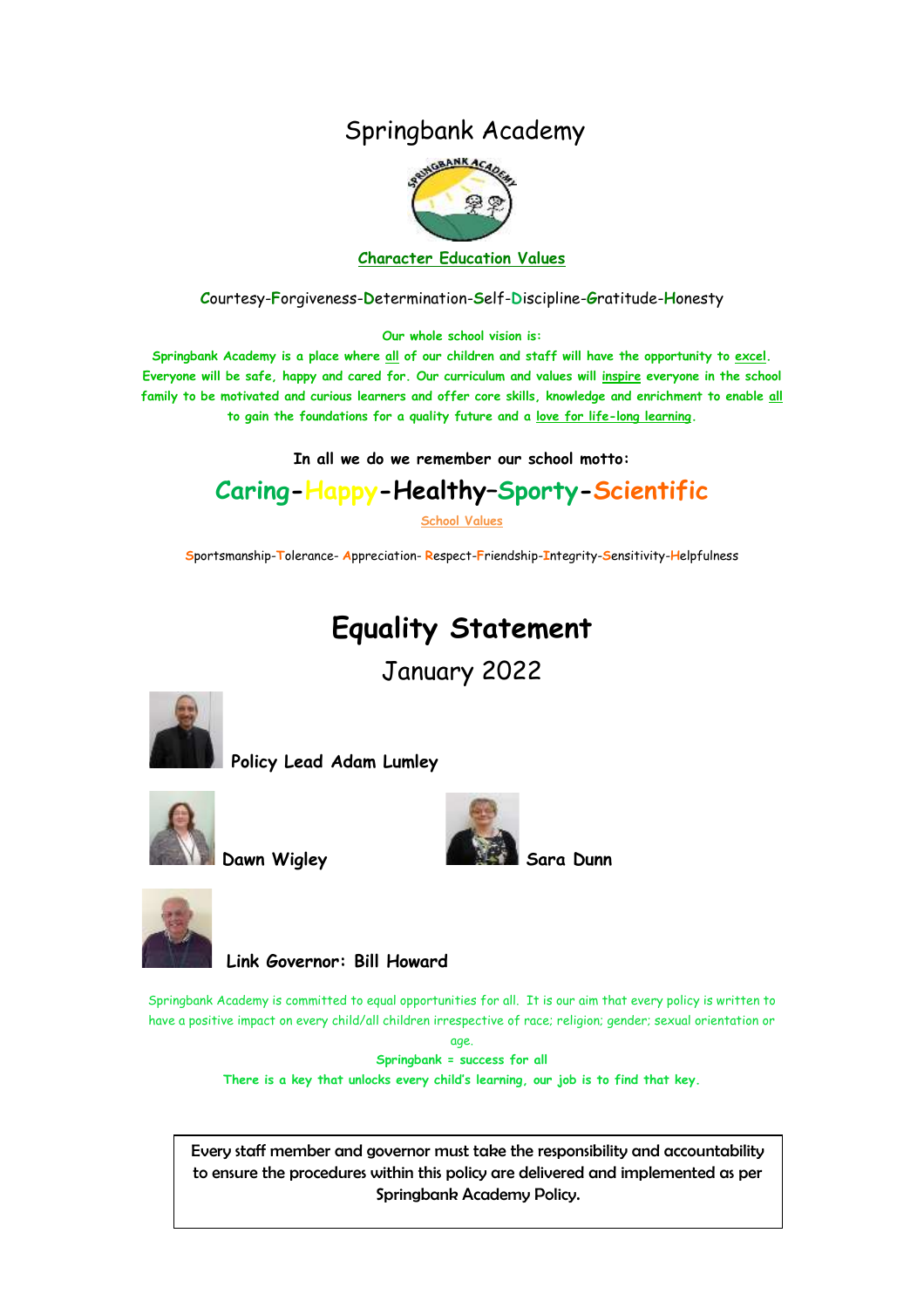# **Vision and Values**

Springbank Academy makes all members of our school community feel welcome irrespective of race, colour, creed, gender, sexual identity or impairment. Our vision and values promote equality and tackle discrimination.

Springbank Academy is committed to equal opportunities. We:

- Follow areas of excellence that resists notions that ability is fixed
- Offer a choice of learning challenges
- Respond to children's diverse needs
- Overcome potential barriers to learning and gaining in-depth knowledge

Springbank Academy has high ambitions for all pupils and expects them to participate and achieve in every aspect of school life. Our work is underpinned by **nine guiding principles**:

#### **All learners are of equal value**

We see all learners and potential learners and their parents and carers as of equal value:

- Whether or not they are disabled
- Whatever their ethnicity, culture, national origin or national status
- Whatever their gender identity
- Whatever their religious or non-religious affiliation or faith background
- Whatever their sexual identity

# **We recognise and respect difference**

Treating people equally does not necessarily involve treating them all the same. Our policies, procedures and activities must not discriminate but must nevertheless take account of difference of life-experience, outlook and background, and in the kinds of barrier and disadvantage which people may face in relation to:

- Disability, so that reasonable adjustments are made
- Ethnicity, so that different cultural backgrounds and experiences of prejudice are recognised
- Gender so that the different needs and experiences of girls and boys and women and men are recognised
- Religion, belief or faith background
- Sexual identity

# **We foster positive attitudes and relationships and a shared sense of cohesion and belonging**

We intend that our policies, procedures and activities should promote:

- Positive attitudes towards disabled people, good relations between disabled and nondisabled people and an absence of harassment of disabled people
- Positive interaction, good relations and dialogue between groups and communities different from each other in terms of ethnicity, culture, religious affiliation, national origin or national status and an absence of prejudice-related bullying and incidents
- Mutual respect and good relations between those who identify as boys and girls and women and men and an absence of sexual and homophobic assessment

# **We observe good equalities practice in staff recruitment, retention and development**

We ensure that policies and procedures benefit all employees and potential employees, for example in recruitment and promotion and in continuing professional development:

- Whether or not they are disabled
- Whatever their ethnicity, culture, religious affiliation, national origin or national status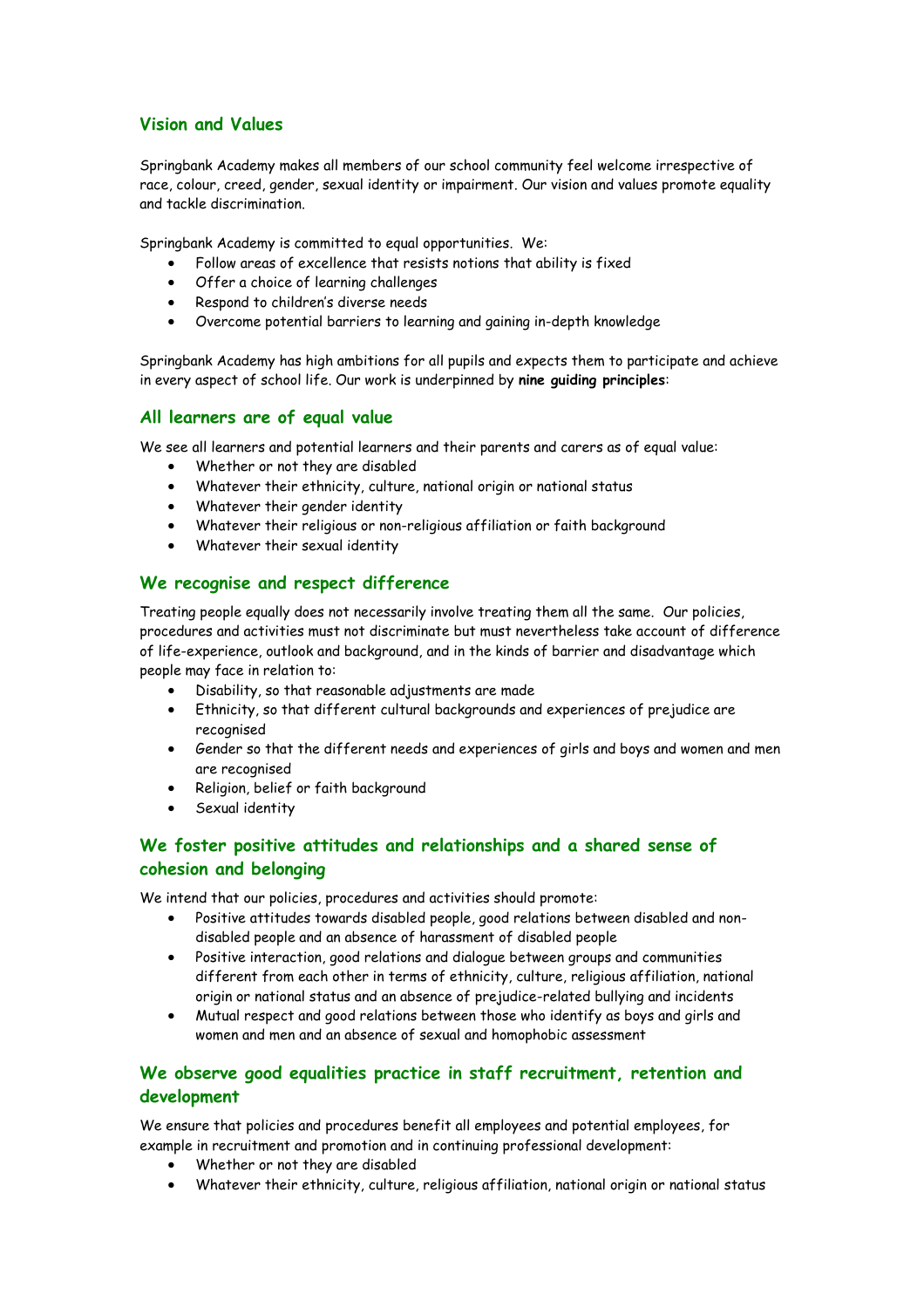Whatever their gender and sexual identify and with full respect for legal rights relating to pregnancy and maternity

### **We aim to reduce and remove inequalities and barriers that already exist**

In addition to avoiding or minimising possible negative impacts of our policies, we take opportunities to maximise positive impacts by reducing and removing inequalities and barriers that may already exist between:

- Disabled and non-disabled people
- People of different ethnic, cultural and religious backgrounds
- Girls and boys, women and men
- Sexual identity

#### **We consult and involve widely**

We engage with a range of groups and individuals to ensure that those who are affected by a policy or activity are consulted and involved in the design of new policies and in the review of existing ones. We consult and involve:

- Disabled people as well as non-disabled
- People from other ethnic, cultural and religious backgrounds
- Both women and men and girls and boys
- Gay people as well as heterosexual people
- People with other sexual identities

# **Society as a whole should benefit**

We intend that our policies and activities should benefit society as a whole, both locally and nationally by fostering greater social cohesion and greater participation in public life of:

- Disabled people as well as non-disabled
- People of a wide range of ethnic, cultural and religious backgrounds
- Both women and men, girls and boys
- Gay people as well as heterosexual people

#### **We base our practices on sound evidence**

We maintain and publish our compliance with the public sector duty (PSE) set out in clause 149 of the Equality Act 2010.

#### **Objectives**

We formulate and publish specific and measurable objectives, based on the evidence we have collected and the engagement in which we have been involved. The objectives which we identify take into account national and local priorities and issues as appropriate. We keep our equality objectives under review and report annually on progress towards achieving them.

# **Context**

Springbank Academy is a one form entry school with nursery. The school is oversubscribed in many year groups with a waiting list. The school is open for children from 8.00am until 4.00pm each day. Senior Leaders are on duty from 7.30am until 4.00pm. Currently the school has staggered drop offs 8.45am – 9.15am and collections 3.05pm – 3.35pm. This is proving very successful.

The school buildings are all on ground level. There are four adult toilets and one shower suitable for disabled use.

The building is well maintained and all classrooms have disabled access. However, parts of the playground have steep slopes and these provide a potential hazard. There is an alternative route for those in a wheelchair and for parents/carers with buggies/prams.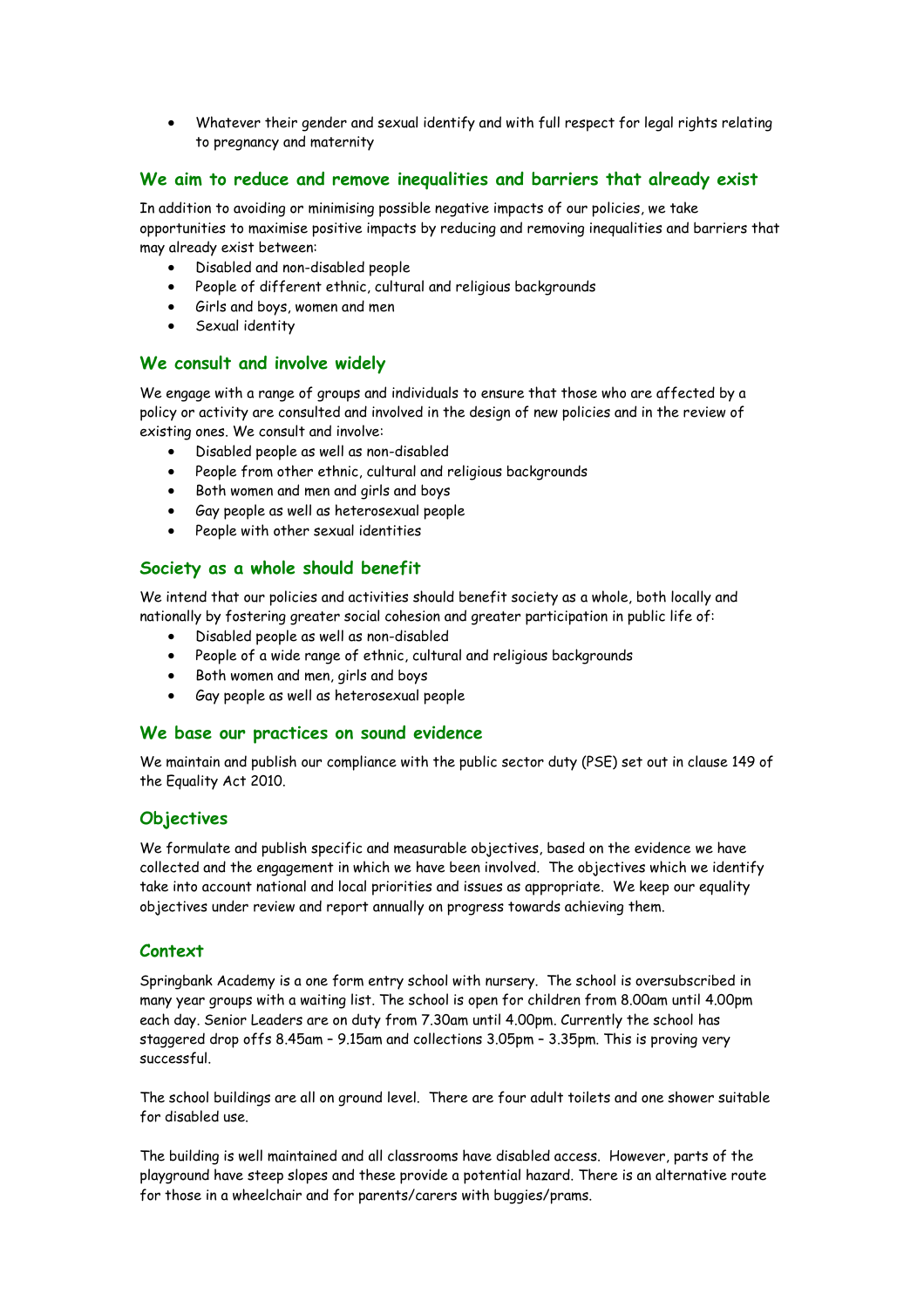| Characteristic                                                                      | Total | <b>Breakdown notes</b>                                |
|-------------------------------------------------------------------------------------|-------|-------------------------------------------------------|
| Number of pupils                                                                    | 232   | Autumn Census                                         |
| Number of staff                                                                     | 31    | 71% Female<br>29% Male<br>FTE                         |
| Number of governors                                                                 | 9     | 44 % Male<br>56 % Female                              |
| Religious character                                                                 | N/A   |                                                       |
| Attainment on entry                                                                 |       | Attainment on entry is below the<br>national average. |
| Mobility of school population                                                       |       | Mobility is moderate.                                 |
| Pupils eligible for FSM                                                             | 40%   | 93 pupils                                             |
| Ever <sub>6</sub>                                                                   | 40.5% | 94 pupils                                             |
| Deprivation factor                                                                  |       | Quintile 5 (most deprived)                            |
| Disabled staff who are not registered disabled but<br>have recognised difficulties. | 5     | Individualised Risk Assessments in<br>place           |
| Disabled pupils (SEN/LDD)                                                           | 4     | Education Health Care Plan                            |
| Pupils with health and wellbeing plan                                               | 14    | Mrs Wigley - Lead                                     |
| Pupils whose first language is not English                                          | 9     |                                                       |
| Staff whose first language is not English                                           | 1     | 8 languages spoken fluently                           |
| Average attendance rate                                                             |       | 95.3% COVID self-isolation figure                     |

Our school is committed to meeting its public sector statutory duties as detailed below. We understand that the duties apply to service delivery and employment and staff management as well as policy development and implementation.

# **Legal Background**

# **Public Sector Equality Duties**

We are committed to meeting the public sector equality duties (PSED)

The Equality Act 2010 protects pupils from discrimination and harassment based on protected characteristics. The protected characteristics for school provision are:

- Age (for staff only)
- **•** Disability
- Ethnicity and race
- Gender (sex)
- Gender identity and reassignment
- Pregnancy, maternity and breast feeding
- Religion and belief
- Sexual orientation
- Marriage and civil partnership (for staff only)

At Springbank Academy we implement an accessibility plan which is aimed at:

- Increasing the extent to which disabled pupils can participate in the curriculum
- Improving the physical environment to enable disabled pupils to take better advantage of education, benefits, facilities and services provided
- Improving the availability of accessible information to disabled pupils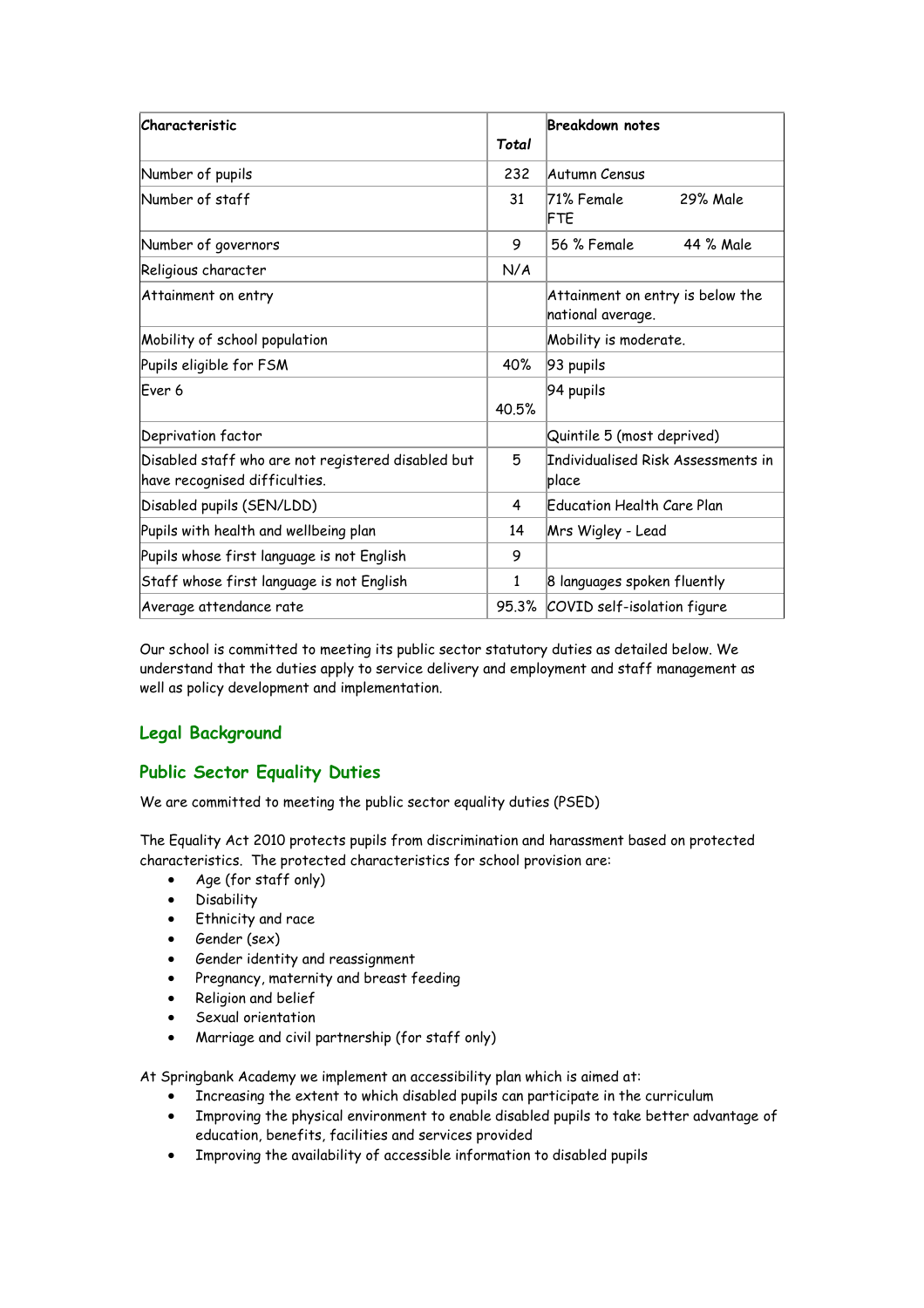# **Commitment to implementation**

The Head teacher retains overall responsibility for ensuring that the action plan is delivered effectively.

Every 12 months, managers and key staff will report to the Headteacher on actions and progress. The link governor will monitor the policy.

All staff are responsible for delivering the scheme both as employees and as it relates to their area of work.

| Responsibility for                                 | Key person                                   |
|----------------------------------------------------|----------------------------------------------|
| Single equality scheme                             | Adam Lumley                                  |
| Disability equality (including bullying incidents) | Adam Lumley                                  |
| SEN/LDD (including bullying incidents)             | Caroline James/Jack Waller                   |
| Children Looked After                              | Caroline James                               |
| Safeguarding & Vulnerable children                 | Dawn Wigley/Caroline James/Sara Dunn         |
| Accessibility                                      | Premises Team / Local Governance Board       |
| Gender equality (including bullying incidents)     | Adam Lumley                                  |
| Race equality (including racist incidents)         | Adam Lumley                                  |
| Equality and diversity in curriculum content       | All teaching staff                           |
| Equality and diversity in pupil achievement        | All teaching staff                           |
| Equality and diversity - behaviour and exclusions  | All teaching staff/Adam Lumley overview      |
| Participation in all aspects of school life        | All staff                                    |
| Impact assessment                                  | <b>Bill Howard/Rachel Garrett</b>            |
| Policy review                                      | Adam Lumley                                  |
| Communication and publishing                       | Dawn Wigley/Tracy Oldham/Charlotte<br>Potter |

#### **Commitment to review**

The school equality scheme is aligned with the School Improvement Plan and Premises / Accessibility Action Plan. Its implementation will be monitored within the school's Monitoring and Evaluation review processes as well as being updated at least annually. Following this regular impact assessment, the whole equality scheme will be reviewed at least every four years.

#### **Commitment to publish**

We are committed to sharing information about our equality scheme as broadly as appropriate. To this end, we will publish a summary document, plus an annual update consisting of impact assessment results, progress made, refinements, amendments and new actions. We will also publish the results of a full scheme review every four years – in which we will make proposals for future action.

|                | Governors will:                                                                             |  |
|----------------|---------------------------------------------------------------------------------------------|--|
| Policy         | Provide leadership and drive for the development and regular                                |  |
| Development    | review of the school's equality and other policies                                          |  |
| Policy         | Provide leadership and ensure the accountability of the<br>$\bullet$                        |  |
| Implementation | Headteacher and senior staff for the communication and<br>implementation of school policies |  |

#### **Commitment to action**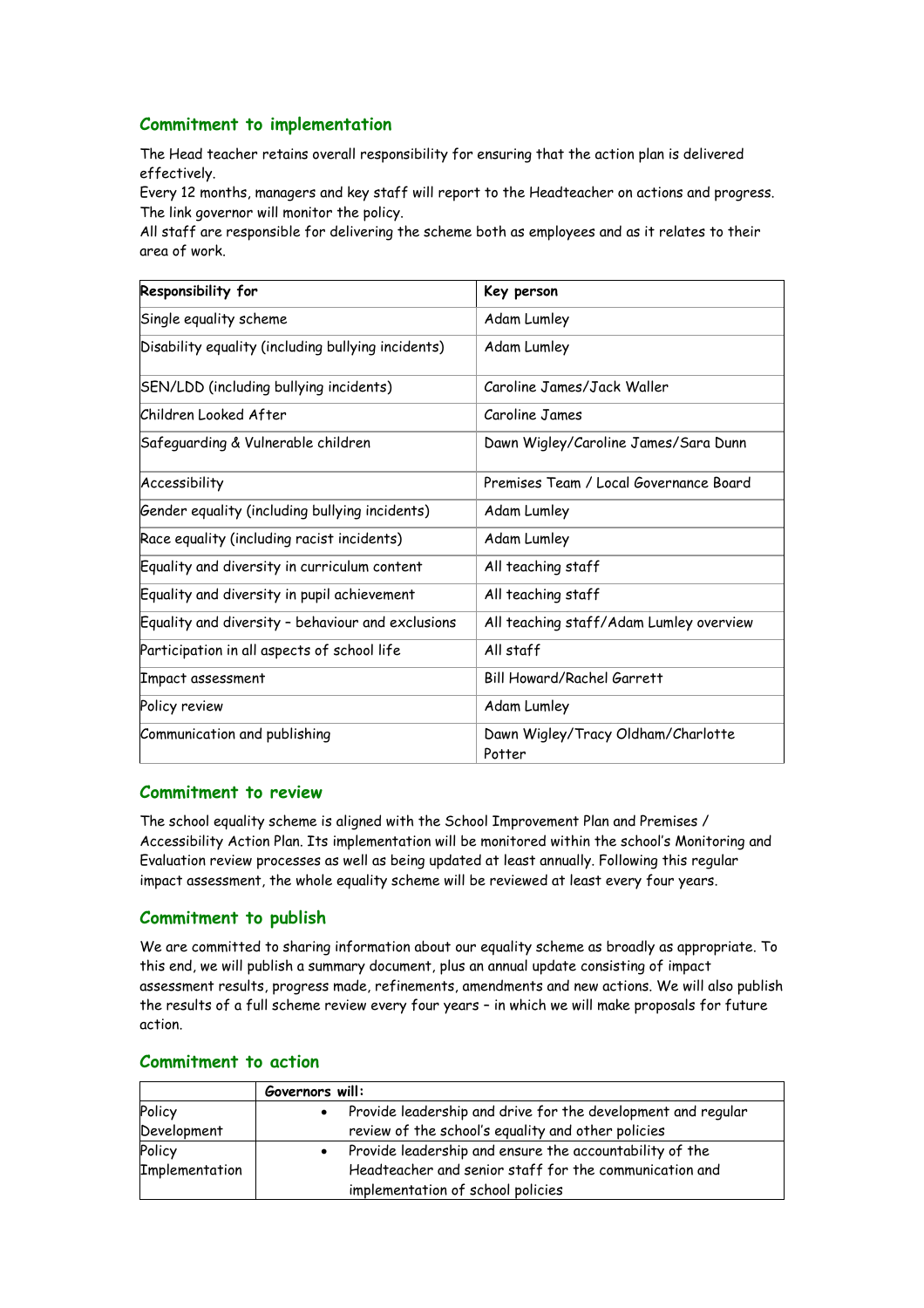|                                 | Highlight good practice and promote it throughout the school and<br>$\bullet$                                                                                                                                                                                                                                                                       |
|---------------------------------|-----------------------------------------------------------------------------------------------------------------------------------------------------------------------------------------------------------------------------------------------------------------------------------------------------------------------------------------------------|
| Behaviour                       | wider community<br>Provide appropriate role models for all managers, staff and pupils<br>$\bullet$<br>Congratulate and praise examples of good practice from the<br>school and among individual managers, staff and pupils<br>Ensure a consistent response to incidents, e.g. bullying cases and<br>$\bullet$<br>racist incidents                   |
| Public Sector<br><b>Duties</b>  | Ensure that the school carries out the letter and the spirit of the<br>statutory duties (and ensuring the provision of 'returns' to the<br>local authority)                                                                                                                                                                                         |
|                                 | Headteacher and senior leaders will:                                                                                                                                                                                                                                                                                                                |
| Policy<br>Development<br>Policy | Initiate and oversee the development and regular review of<br>$\bullet$<br>equality policies and procedures<br>Ensure the effective communication of the policies to all pupils,<br>$\bullet$                                                                                                                                                       |
| Implementation                  | staff and stakeholders<br>Ensure that the staff team are trained as necessary to carry out<br>the policies<br>Oversee the effective implementation of the policies<br>Hold line managers accountable for effective policy<br>implementation                                                                                                         |
| Behaviour                       | Provide appropriate role models for all managers, staff and pupils<br>٠<br>Highlight good practice from individual managers, staff and pupils<br>Provide mechanisms for the sharing of good practice<br>Ensure a consistent response to incidents, e.g. bullying cases and<br>$\bullet$<br>racist incidents                                         |
| Public Sector<br>Duties         | Ensure that the school carries out its statutory duties effectively                                                                                                                                                                                                                                                                                 |
|                                 | Line managers will:                                                                                                                                                                                                                                                                                                                                 |
| Policy<br>Development           | Respond to consultation requests by creating opportunities for<br>pupils and staff to share their comments, suggestions and<br>feedback, ensuring that all voices are heard                                                                                                                                                                         |
| Policy<br>Implementation        | Implement the school's equality scheme, holding staff accountable<br>$\bullet$<br>for their behaviour and providing support and guidance as<br>necessary<br>Be accountable for the behaviour of the staff team, individual<br>members of staff and pupils<br>Use informal and formal procedures as necessary to deal with<br>'difficult' situations |
| Behaviour                       | Behave in accordance with the school's policies, leading by example<br>Respond appropriately to the behaviour of pupils and staff, as a<br>whole, and individuals (praising/challenging as necessary)                                                                                                                                               |
| Public Sector<br>Duties         | Contribute to managing the implementation of the school's equality<br>$\bullet$<br>scheme                                                                                                                                                                                                                                                           |

|                | All staff: teaching and non-teaching will:                                                                                                                                                                                           |  |
|----------------|--------------------------------------------------------------------------------------------------------------------------------------------------------------------------------------------------------------------------------------|--|
| Policy         | Contribute to consultations and reviews                                                                                                                                                                                              |  |
| Development    | Raise issues with line managers which could contribute to policy<br>review and development                                                                                                                                           |  |
| Policy         | Maintain awareness of and responsibility for the school's current                                                                                                                                                                    |  |
| Implementation | equality policy and procedures<br>Implement the policy as it applies to staff and pupils                                                                                                                                             |  |
| Behaviour      | Behave with respect and fairness to all colleagues and pupils,<br>carrying out the letter and spirit of the school's equality scheme<br>Provide a consistent response to incidents, e.g. bullying cases and<br>٠<br>racist incidents |  |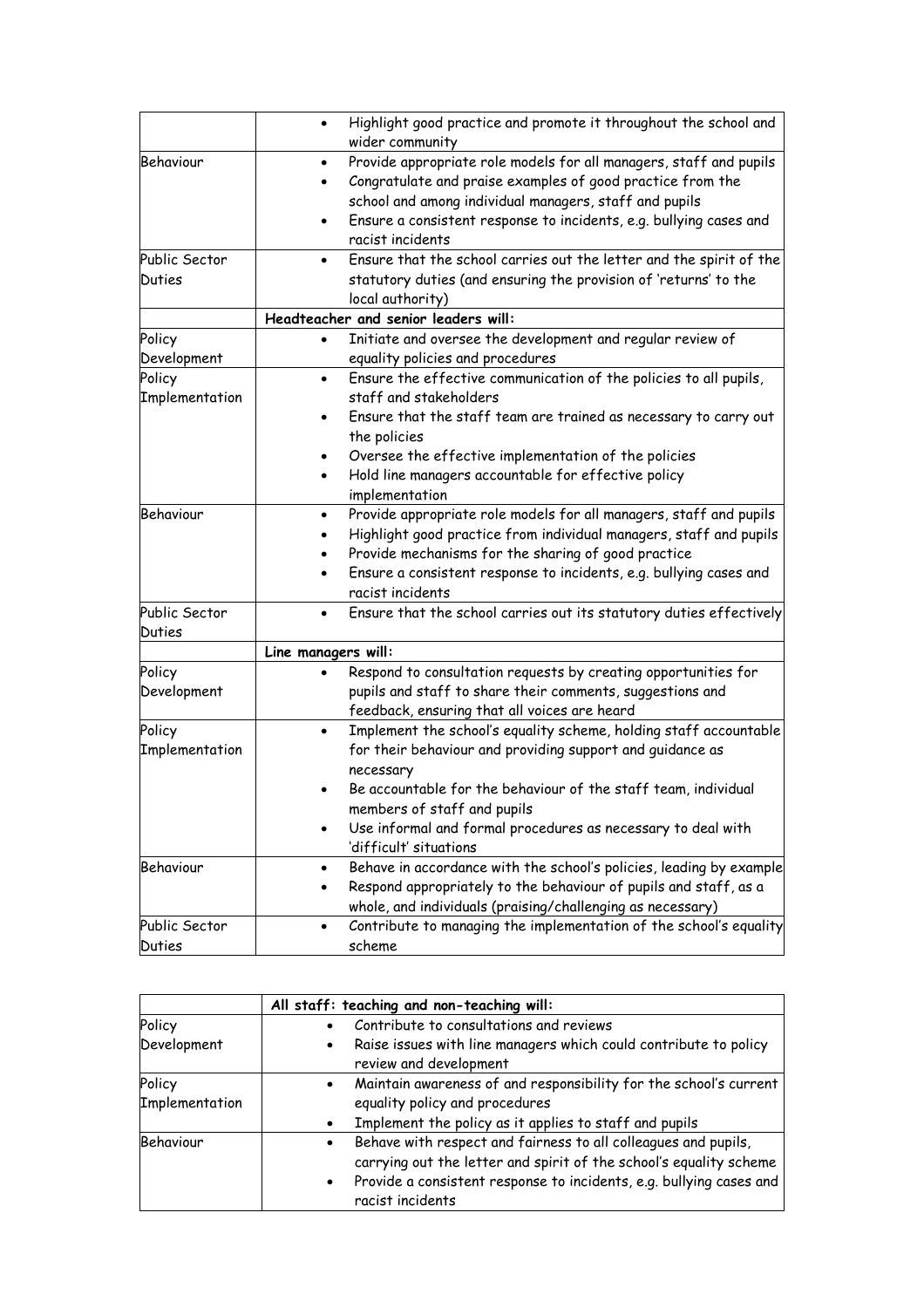| Public Sector | Contribute to the implementation of the school's equality scheme |
|---------------|------------------------------------------------------------------|
| Duties        |                                                                  |

#### **Impact Assessment**

All school policies will be equality impact assessed with regard to disability, gender and race at the time of review and issues arising will be carried forward into the equality action plan. Additionally, in Section 4 (Roles and responsibilities) of our equality scheme a detailed table can be found showing staff responsibilities for gathering and monitoring data on an ongoing basis. A full report of outcomes will be sent to the governors each Autumn term.

# **Equality Objective:**

#### **Action plan 2021-2025**

#### **Attainment**

**Equality Objective:** To explore and understand all issues to impact on a COVID-19 recovery programme for all pupils, but particularly those children who have undertaken home-learning in lockdowns and those with protected characteristics.

# **Actions JV / AL / EL**

- 1. When available explore the local statistics and compare with the national which is the school's expectation for all children. JV/AL
- 2. Identify the learning gaps between all vulnerable groups to ensure they achieve the expected levels over a year and from the start to the end of a key stage, across the curriculum.
- 3. Analyse disadvantaged data in detail drilling down to individual attainment. Particularly the newly eligible FSM pupils.
- 4. Evaluate current pedagogy and teaching introduced in flip/remote learning and roll out the successful ones across school. Blended Learning, writing sequence, perfect assessment. HT/AL
- 5. Consult with the school community; parents/carers through Teaching and learning conferences; staff through achievement meetings and briefings and pupils through pupil voice sessions (Talk circles), pupil learning surveys.
- 6. Explore best practice in schools locally and nationally who have similar issues. Extend our practice through working with schools that are graded as outstanding and those within the WHPT. JV/AL
- 7. Sharing best practice with schools nationally.

#### **Research vision**

To use the information gathered to develop new teaching pedagogy and pupil skills in maths, writing and reading progression. Connections to be made across the curriculum. Focus to be on all vulnerable groups.

# **Attendance**

**Equality Objective:** To explore and understand the reasons for all absence and what support can be given to individual pupils and families to begin to improve attendance rates.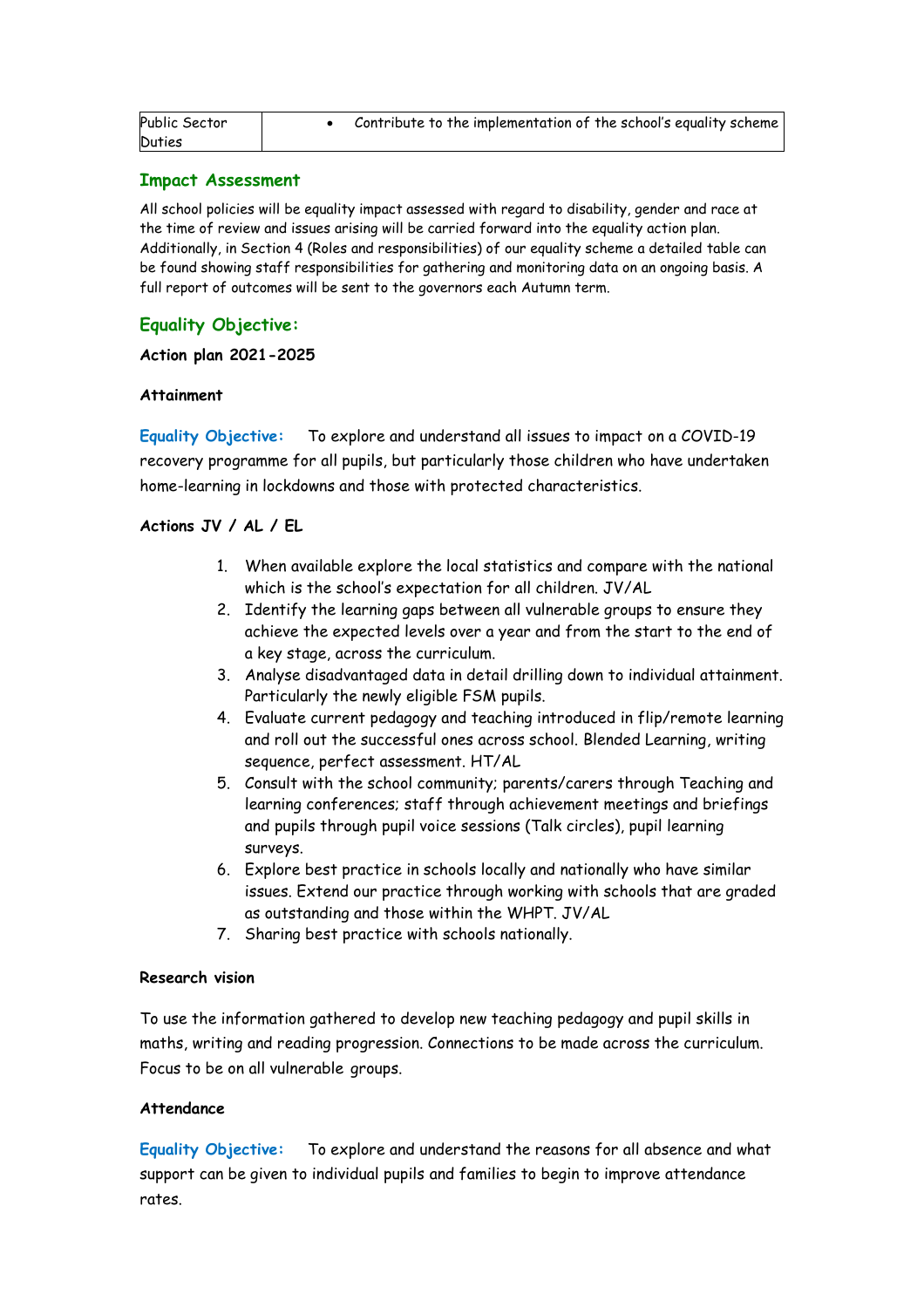# **ACTIONS AL / CC /TO / DW / JV**

The schools attendance figures show that some pupils on roll have disproportionately higher absentee levels than that of their peers.

- 1. Explore all categories of pupils that have an absence rate. Is there a particular vulnerable group? **AL/HR**
- 2. Do adults within school understand the reasons for absence? **HR/TO ongoing**
- 3. What impact does this absence have on the pupil's progress from their starting points? **AL**
- 4. Involve parents/carers; governors and targeted support. What support would make a difference to the absence rate?
- 5. Identify best practice from other schools with similar issues.
- 6. Explore ways of refining policy in school.

# **Research vision**

To reduce the number of Absentees over the year. To increase attendance of children from identified vulnerable groups. Use flip learning for recovery.

To apply reasonable adjustments and a support programme to all children with disabilities and complex health needs who need to attend medical appointments.

Attendance articles in newsletters.

# **Additional Objective:**

**Our data did not identify any areas of concern in relation to religion or belief or to age. However, we have decided to include actions in these areas as noted below:**

To keep high profile British and STARFISH Values to prepare our children for becoming successful citizens for entering the future workplace.

#### ACTIONS:

- 1. Create a new pupil STARFISH film. (SK)
- 2. Maintain the use of STARFISH Values throughout the school day. (All staff)
- 3. Carry out refresher in-depth training in British Values. (Through assemblies)
- 4. Create a new BRITISH VALUES film to ensure full understanding and blue printing. (SK)

# Employment

We recognise our duties under the Equality Act in respect of the staff we employ. We have set the following objectives:

#### Equality Objective: To employ a more diverse workforce

We recognise that it is important to have a workforce that represents the society we serve.